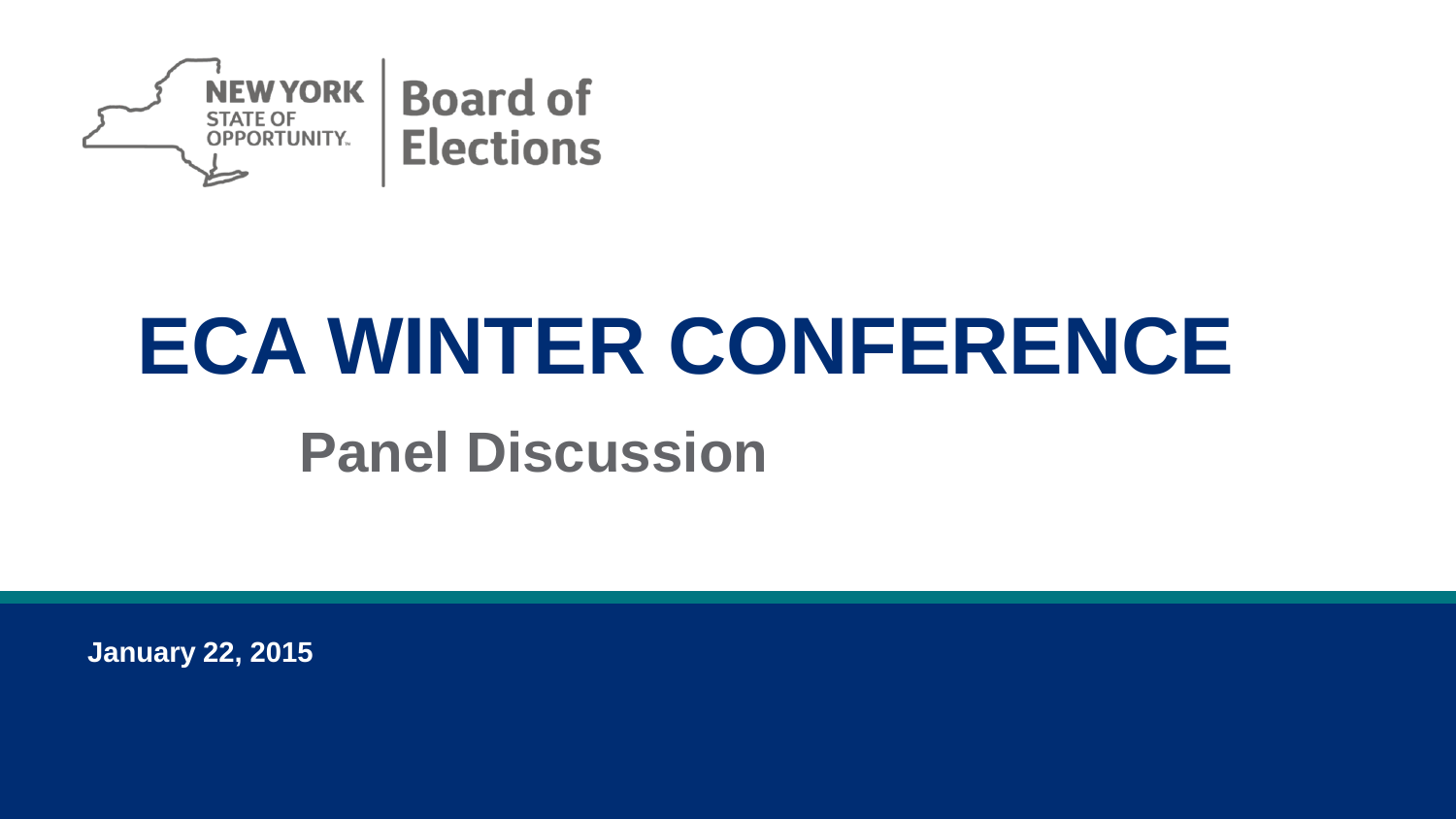**January 22, 2015 2**

#### **Legislative Update**

#### **The Public Trust Act**

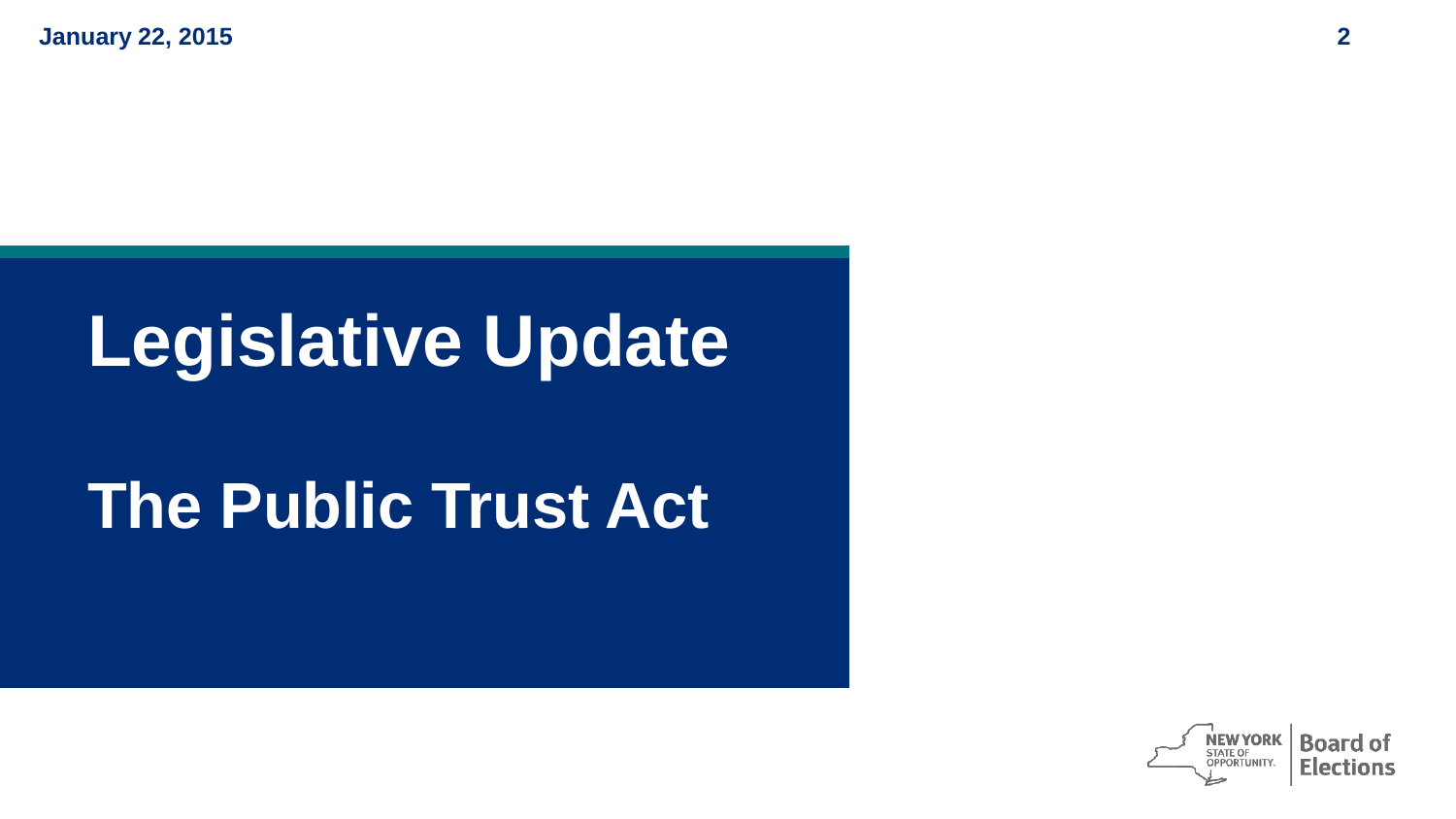#### Public Trust Act - Panelists

- **☆ Ralph Mohr** Erie County Board of Elections
- **Steven H. Richman** General Counsel, Board of Elections, City of New York
- **Roger J. Schiera** Saratoga County Board of Elections
- **Risa S. Sugarman** Chief Enforcement Council, Division of Election Law Enforcement, NYS Board of Elections

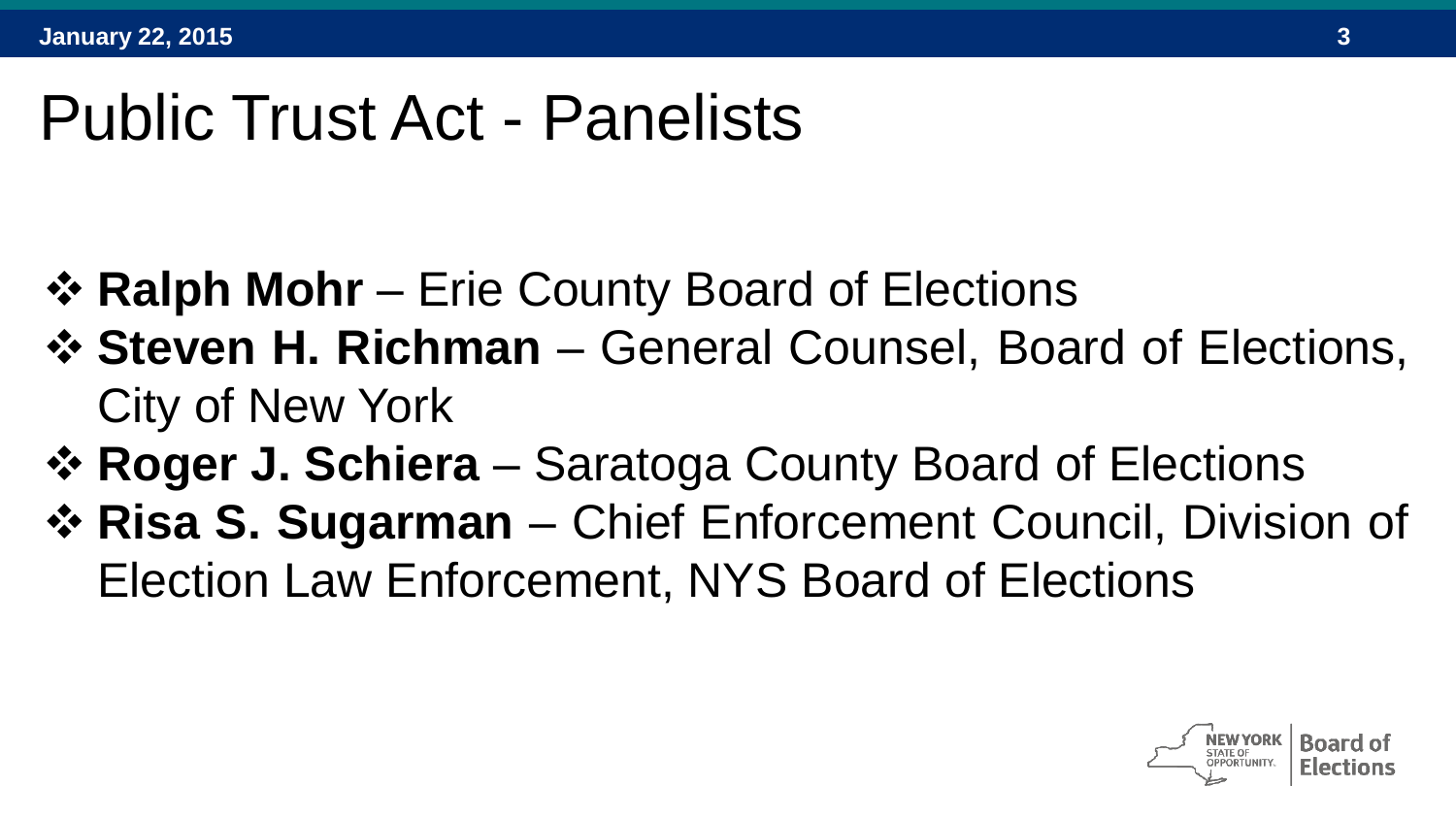#### Public Trust Act

On March 31, 2014, Governor Andrew Cuomo signed into law the Public Trust Act, which created within the state board of elections a new independent enforcement division known as the Division of Election Law Enforcement. Appointed by the Governor as chief enforcement counsel to head the Division, and confirmed by both the Assembly and Senate, Risa S. Sugarman took office on September 1, 2014.

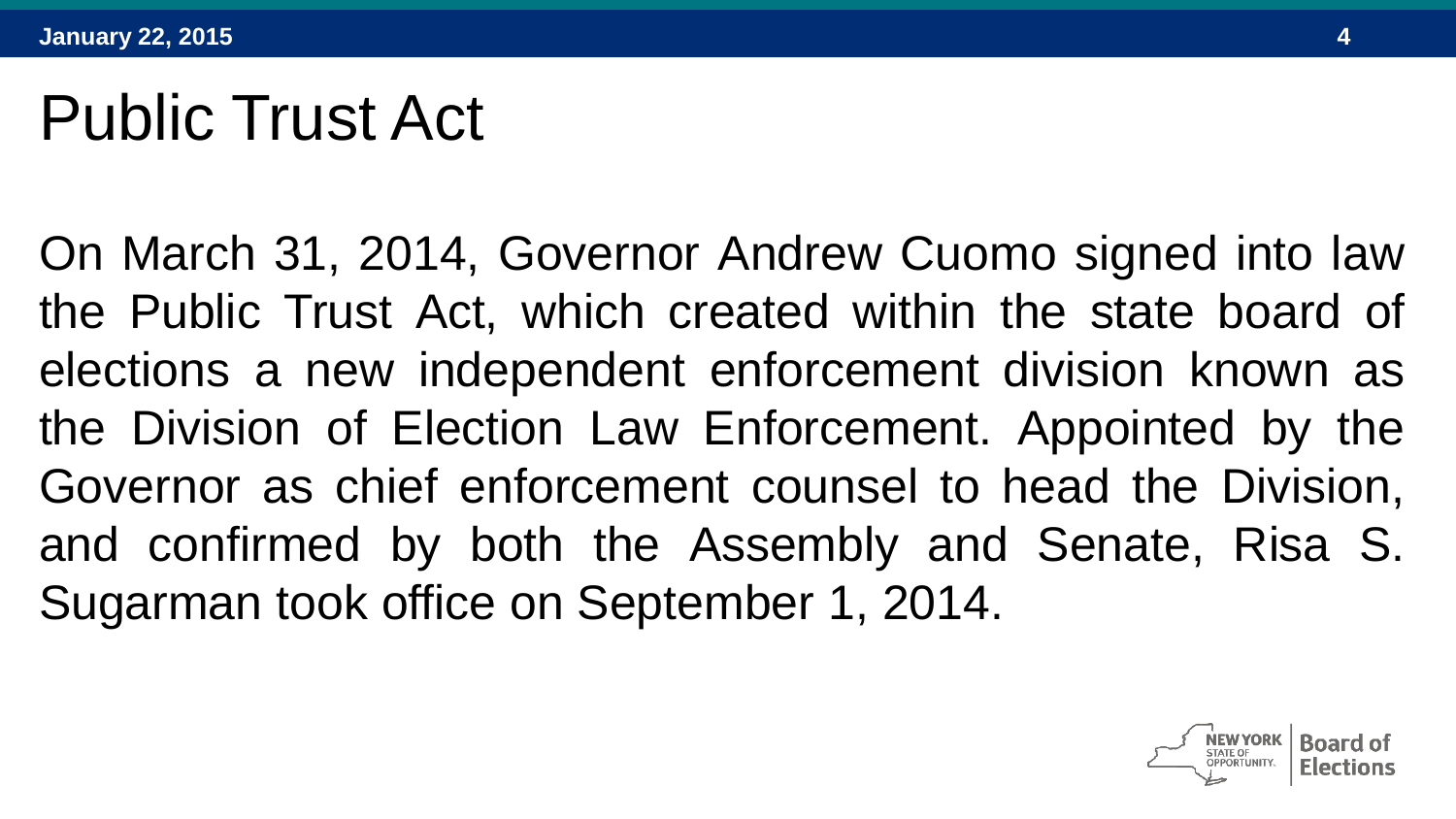#### Public Trust Act

Election Law § 3-102(3) confers upon the chief enforcement counsel the power and duty to conduct all investigations necessary to enforce provisions of the Election Law.

Election Law § 3-104(1)(a) provides that the chief enforcement counsel shall have sole authority within the state board of elections to investigate on her own initiative or upon complaint alleged violations of such statutes and all complaints alleging violations shall be forwarded to the division of election law enforcement.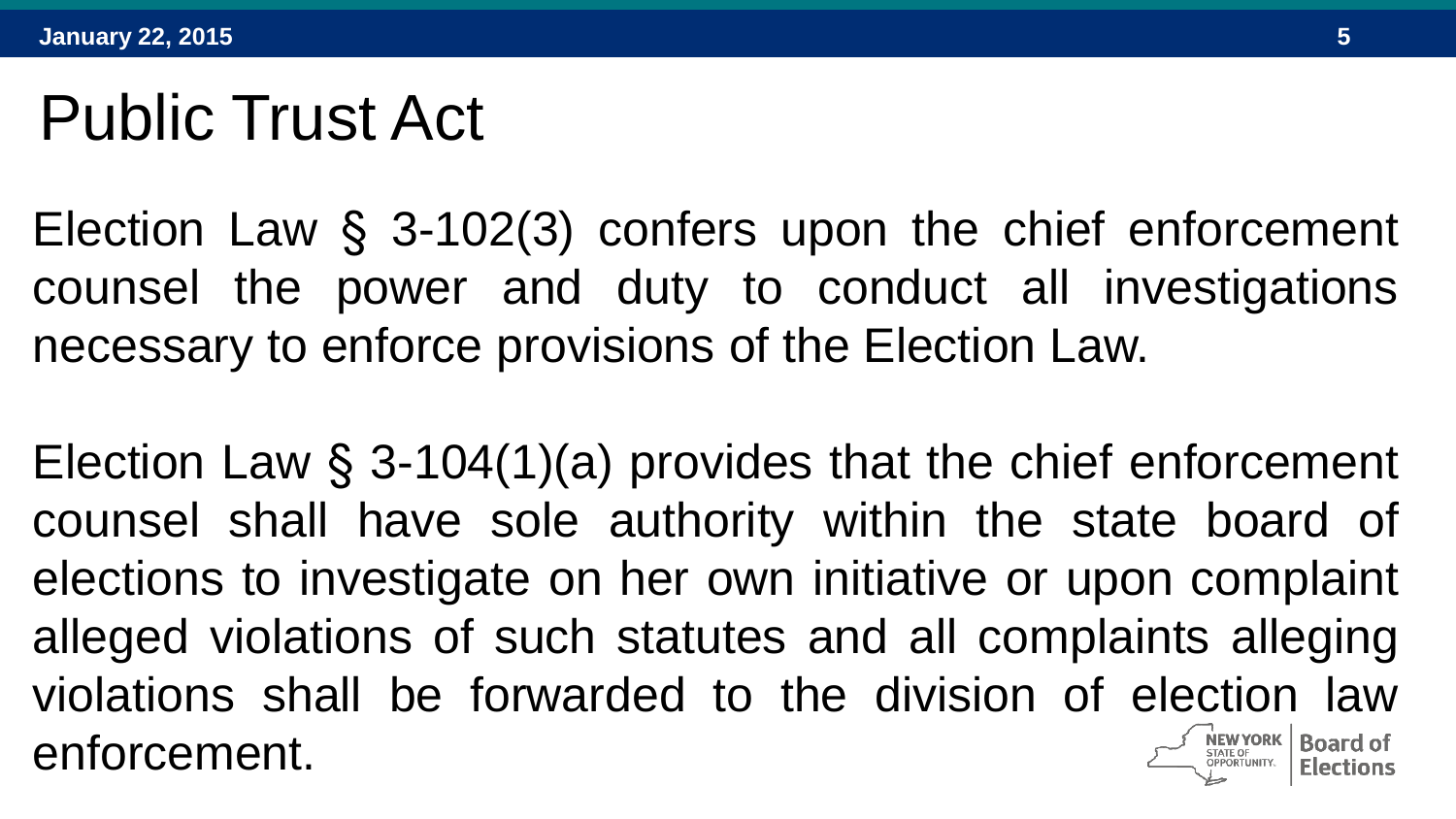Election Law § 3-104(2)(a)

Whenever a local board of elections shall determine, on its own initiative or upon complaint, or otherwise, that there is substantial reason to believe a violation of this chapter or any code or regulation promulgated thereunder has been committed by a candidate or political committee or other person or entity that files statements required by article fourteen of this chapter solely with such local board,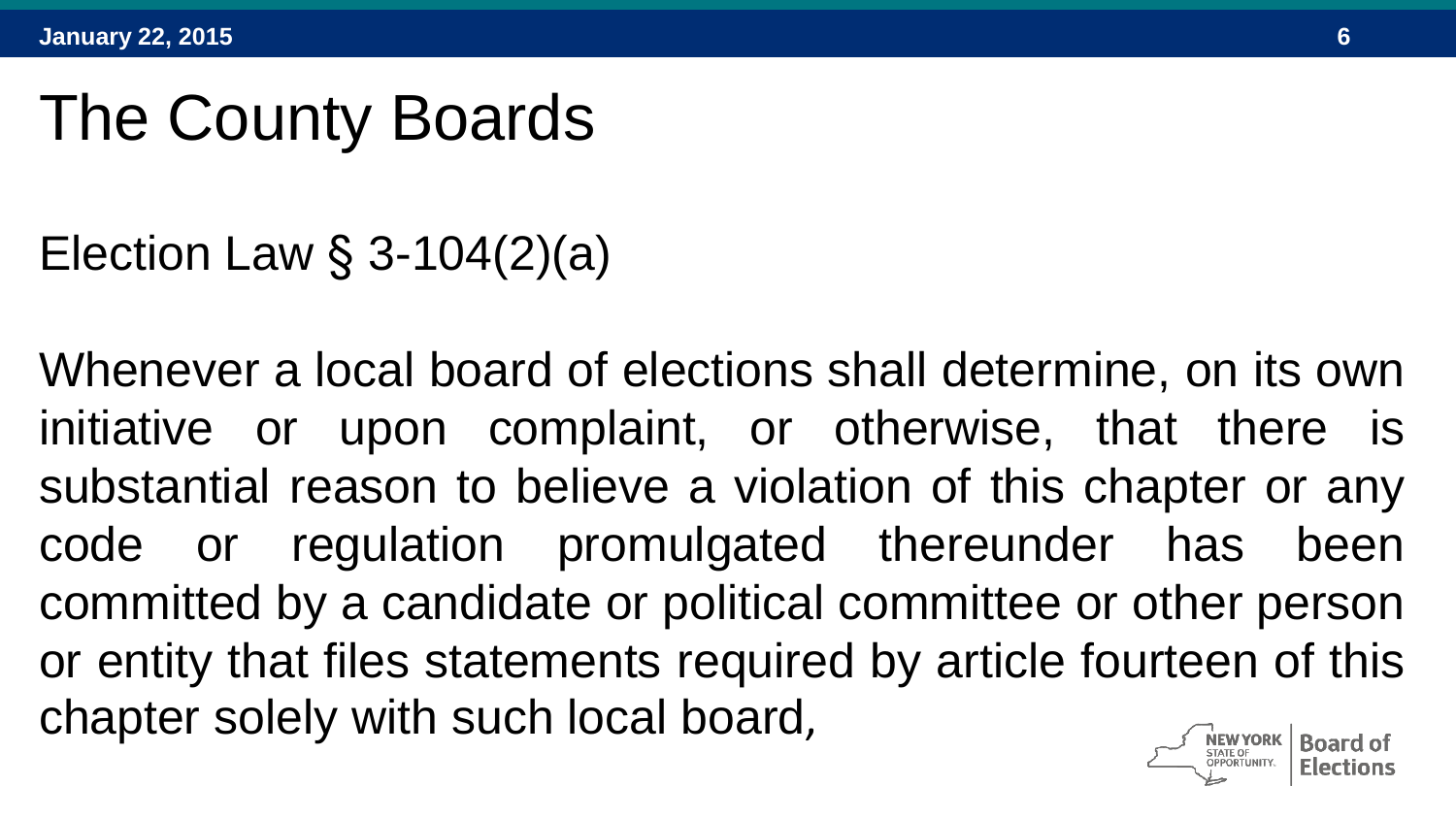#### Election Law § 3-104(2)(a)

it shall expeditiously make an investigation which shall also include investigation of reports and statements made or failed to be made by the complainant and any political committee supporting his candidacy if the complainant is a candidate or, if the complaint was made by an officer or member of a political committee, of reports and statements made or failed to be made by such political committee and any candidates supported by it.**Board o**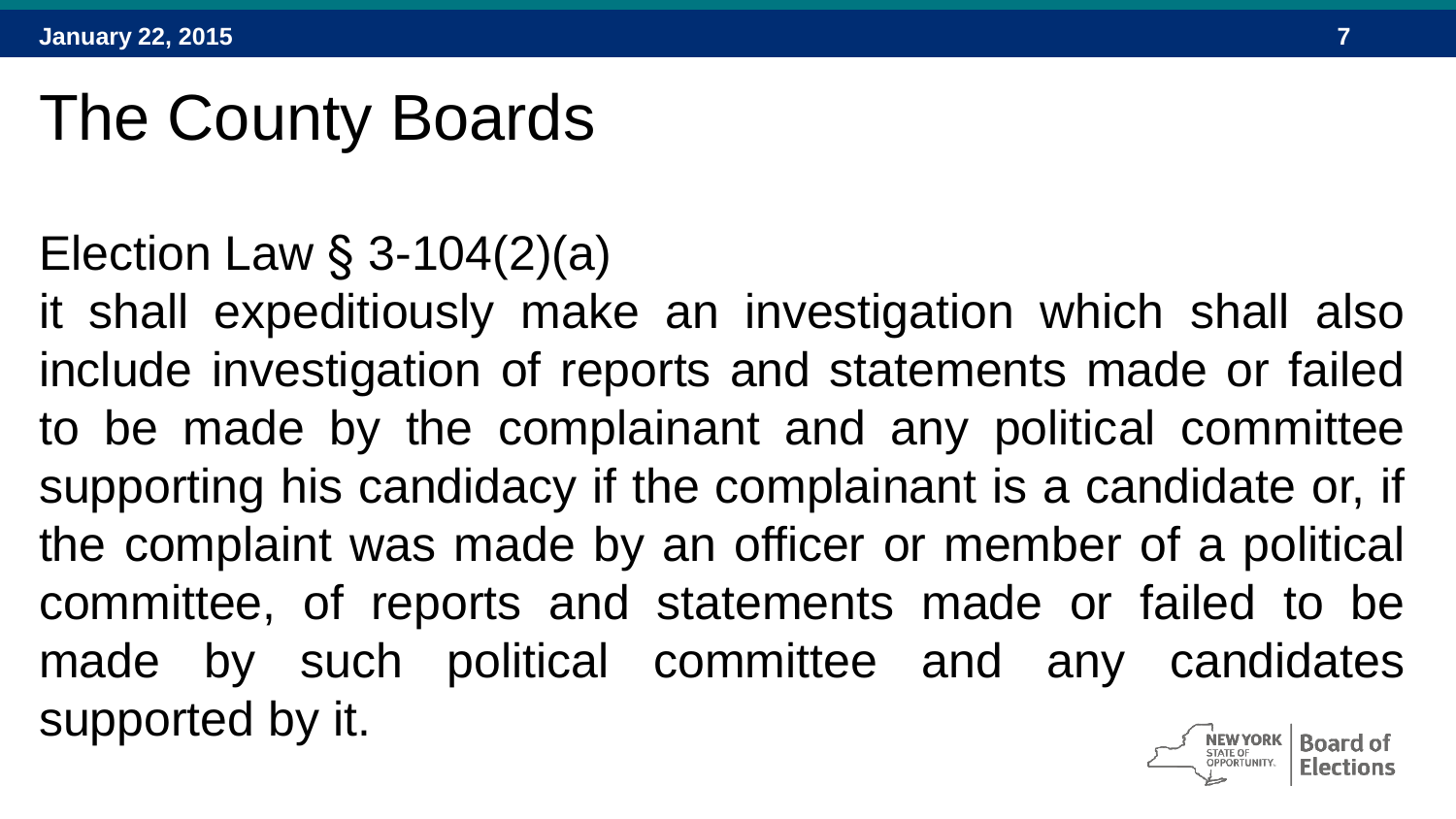Election Law § 3-104(2)(a)

The local board shall report the results of its investigation to the division of election law enforcement chief enforcement counsel within ninety days of the start of such investigation.

The chief enforcement counsel may direct the local board of elections at any time to suspend its investigation so that the division of election law enforcement can investigate the matter.

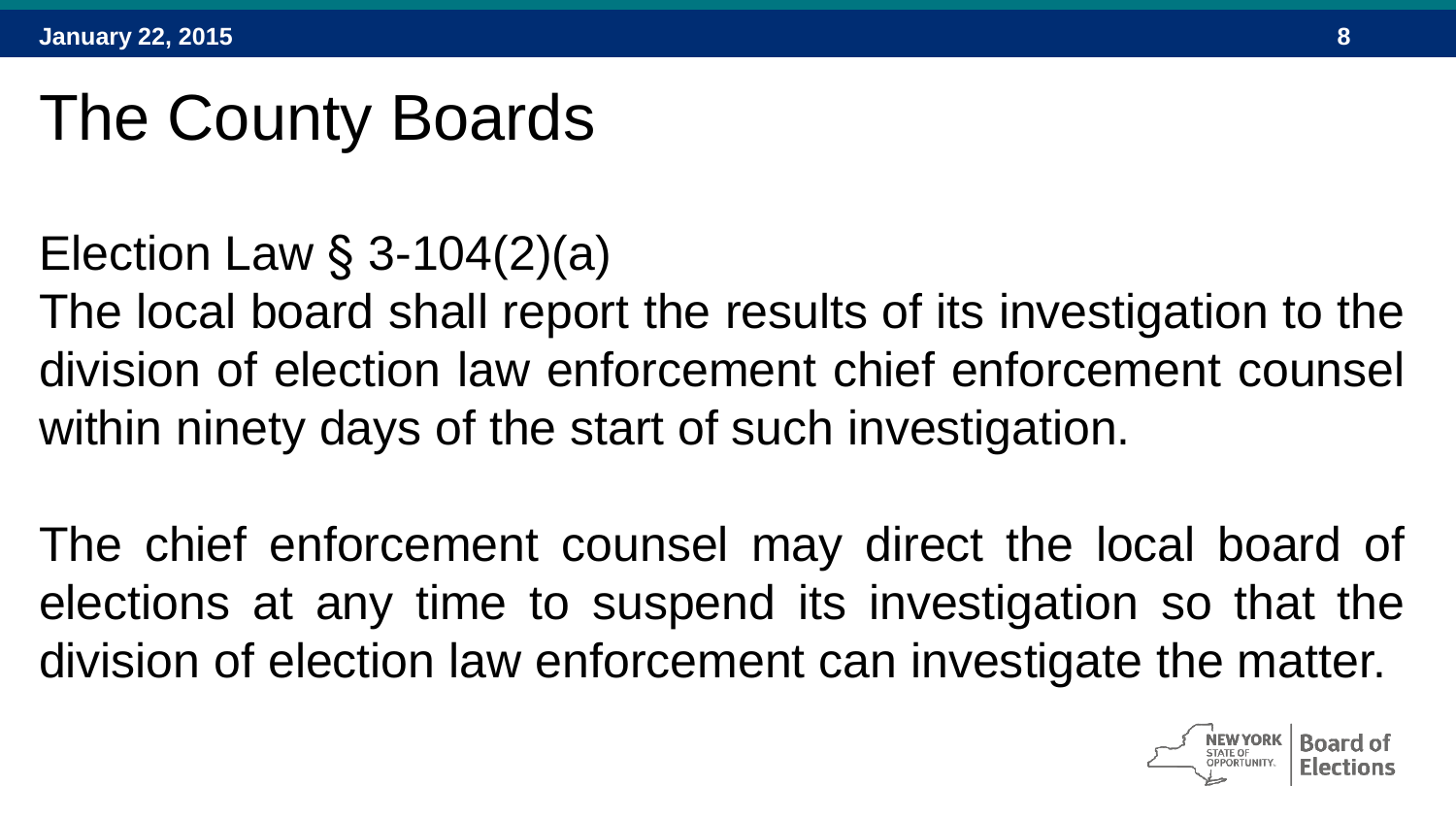Election Law § 3-104(2)(a)

- Local board determines substantial reason to believe violation;
- Committed by candidate, political committee or other person/entity required to file locally by Article 14;
- Expeditiously investigate;
- Report results of its investigation to the chief enforcement counsel within 90 days of the start of the investigation.

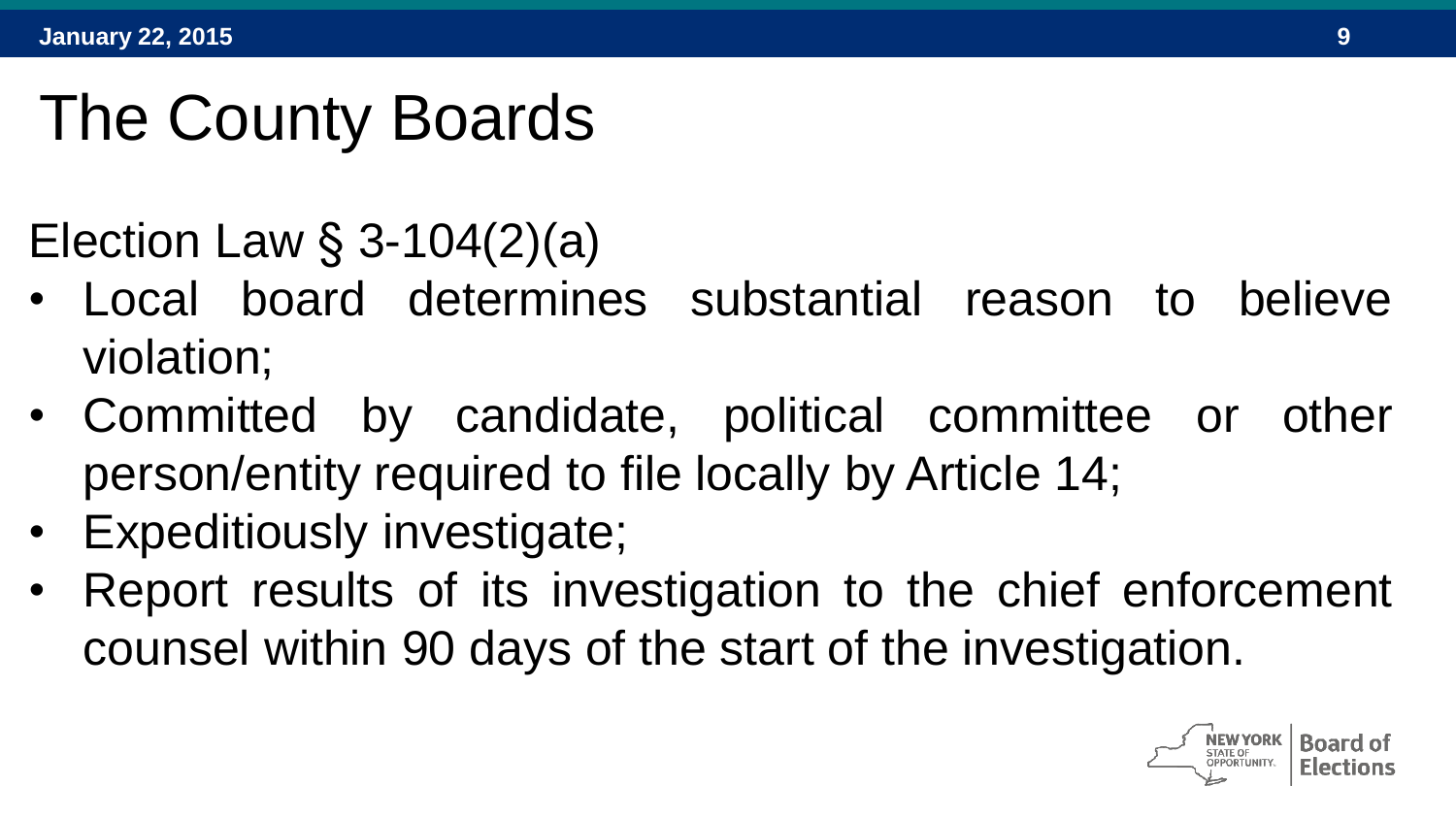Election Law § 3-104(2)(a)

• The chief enforcement counsel may direct the local board of elections at any time to suspend its investigation so that the division of election law enforcement can investigate the matter.

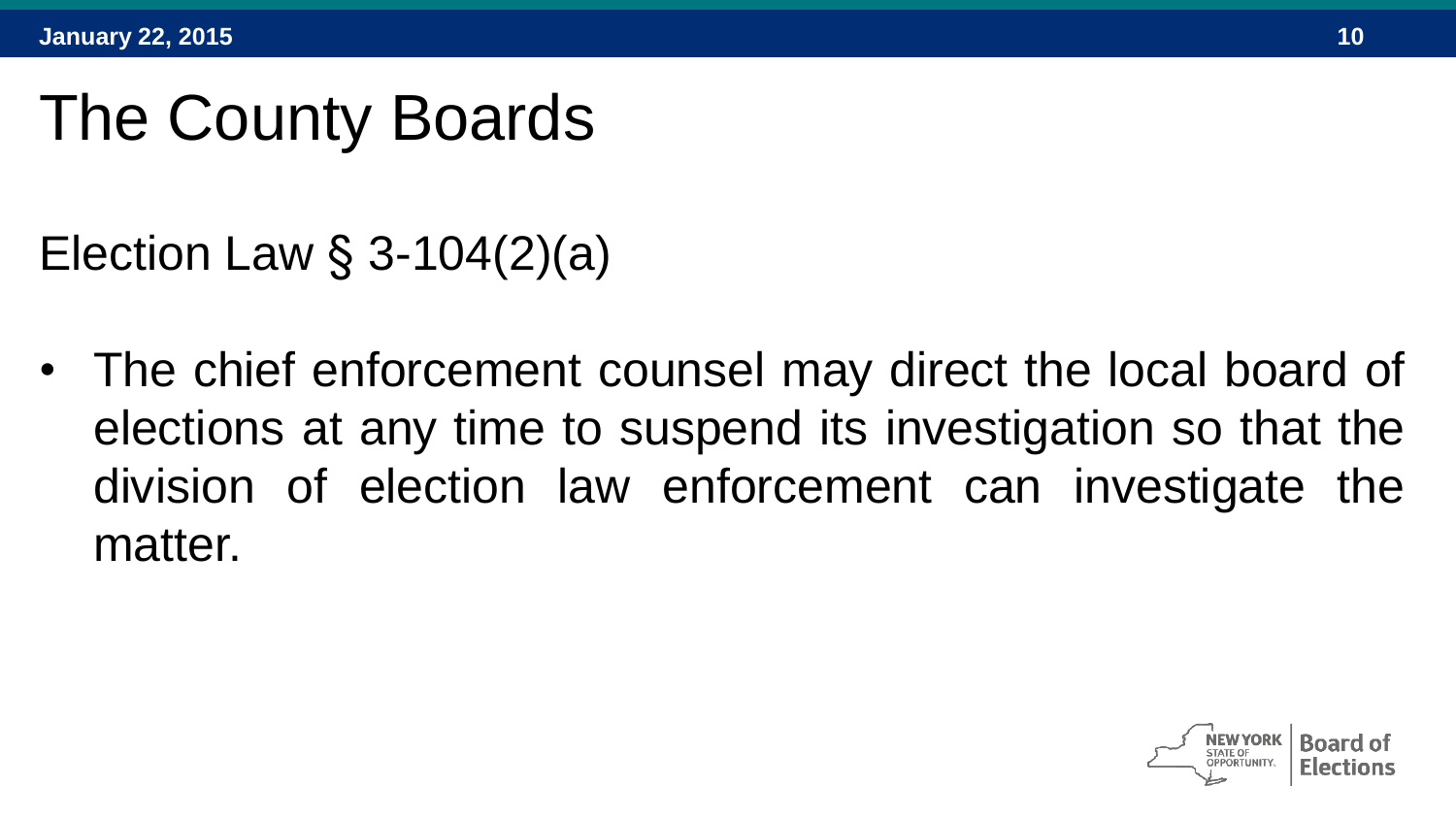Election Law  $\S$  3-104(3) – The complaints

- Upon receipt of a complaint and supporting information alleging any violation of this chapter, or upon his or her own initiative, the chief enforcement counsel shall determine if an investigation should be undertaken.
- If necessary, the chief enforcement counsel shall obtain additional information from the complainant or from other sources to assist such counsel in making this determination.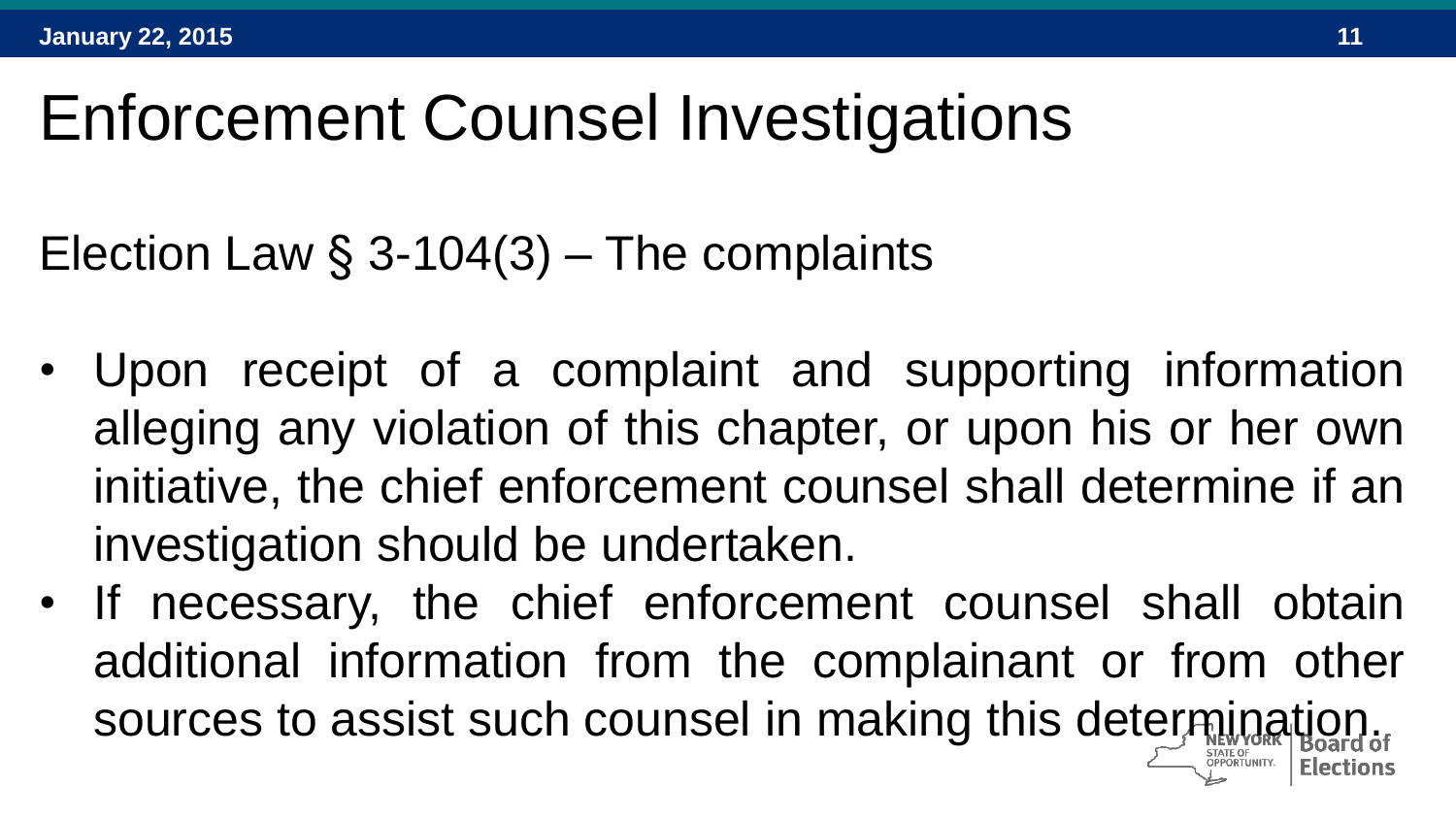Election Law  $\S$  3-104(3) – The analysis

- Such analysis shall include the following:
	- first, whether the allegations, if true, would constitute a violation of this chapter and,
	- second, whether the allegations are supported by credible evidence.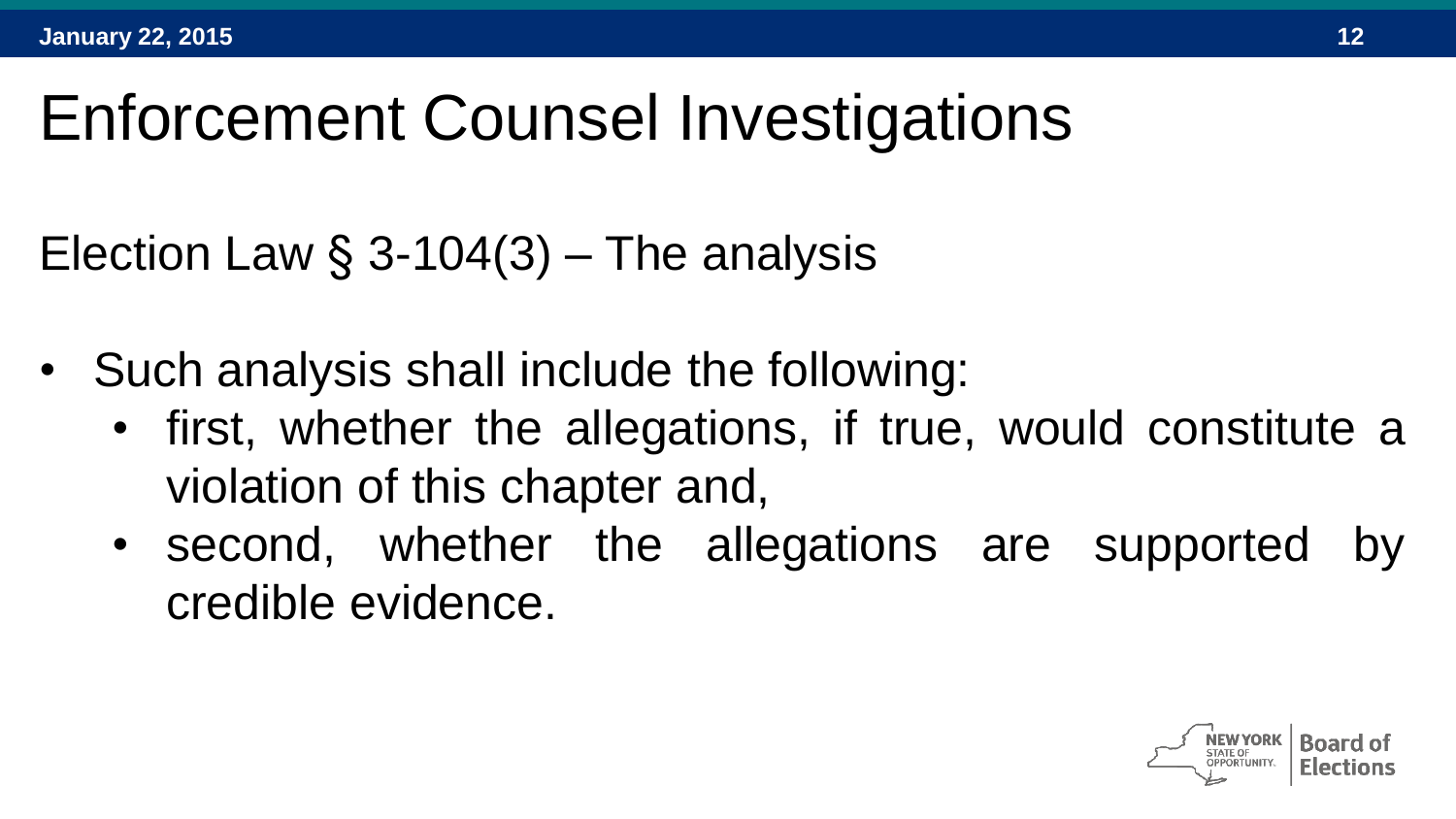Election Law § 3-104(3) – Subpoenas and more

- The chief enforcement counsel may at any time ask that the board authorize him or her to exercise the powers which the board is otherwise authorized to exercise
	- the power to subpoena witnesses and documents; and
	- the authority to confer immunity in consultation with the appropriate District Attorney.

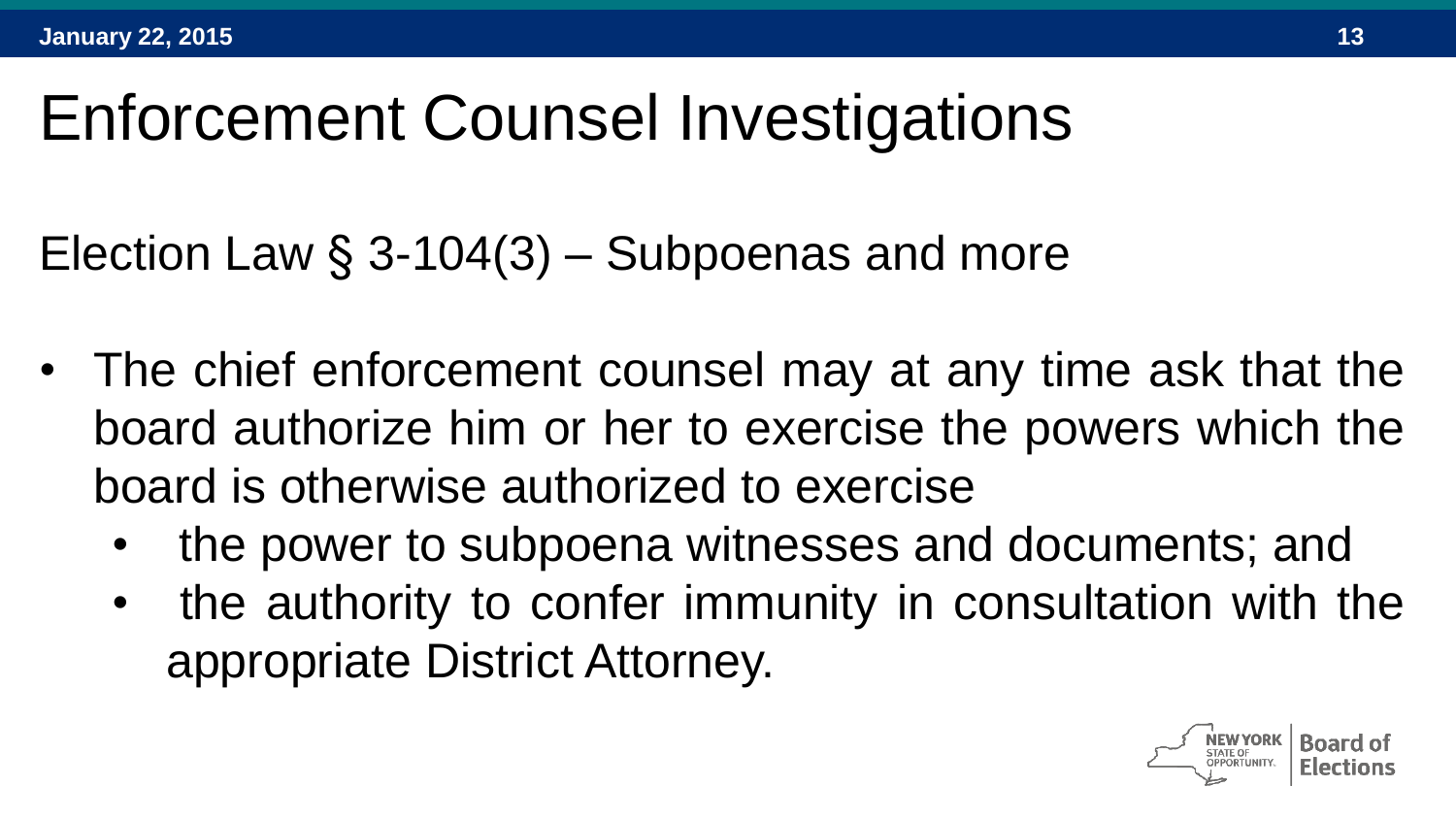Election Law § 3-104(3) – Subpoenas and more

- The board shall vote on whether to grant or refuse to grant such authority no later than twenty days after the chief enforcement counsel makes such request.
- For purposes of considering and voting on such request, the chief enforcement counsel shall be entitled to participate in all matters related thereto and shall vote on the board's granting or refusal to grant such request only when there is a tie.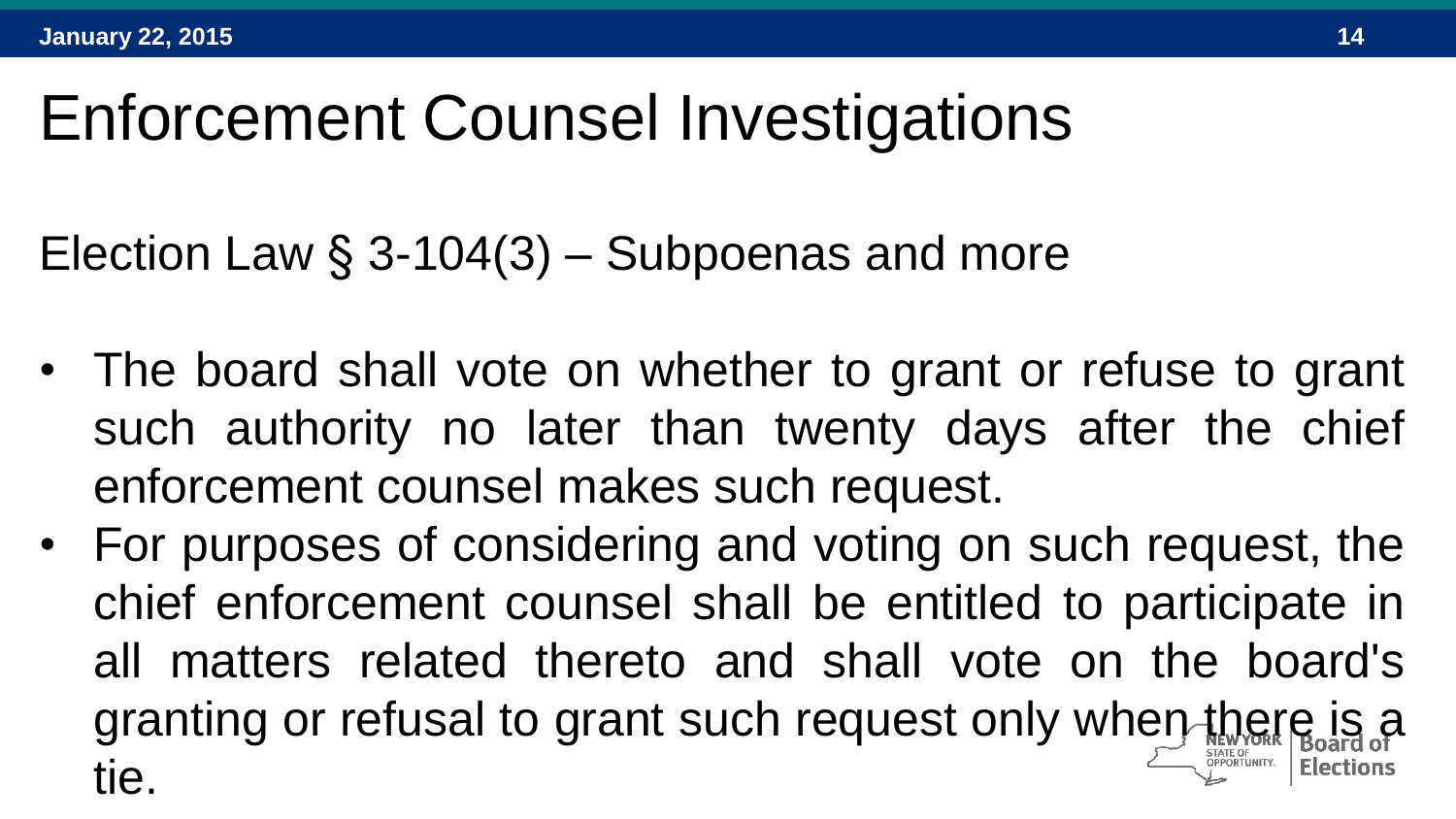Election Law § 3-104(3) – Subpoenas and more

• Should the board not vote on such request within twenty days of its submission, or grant the chief enforcement counsel's request, the chief enforcement counsel shall be so empowered to act pursuant to his or her request.

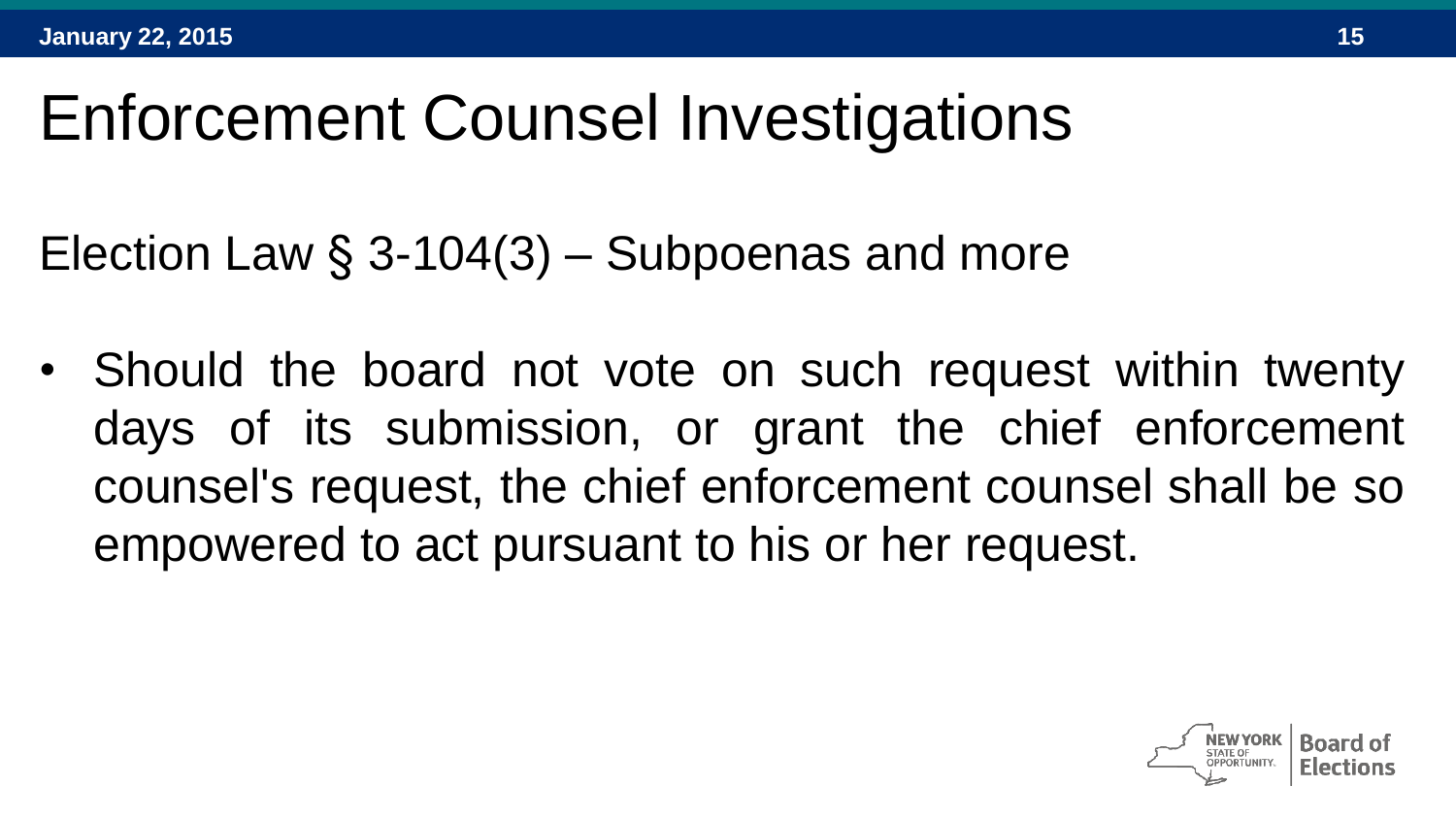Election Law § 3-104(4) - Dismissals

• If the chief enforcement counsel determines that the allegations, if true, would not constitute a violation of this chapter or that the allegations are not supported by credible, he or she shall issue a letter to the complainant dismissing the complaint and notice to the board.

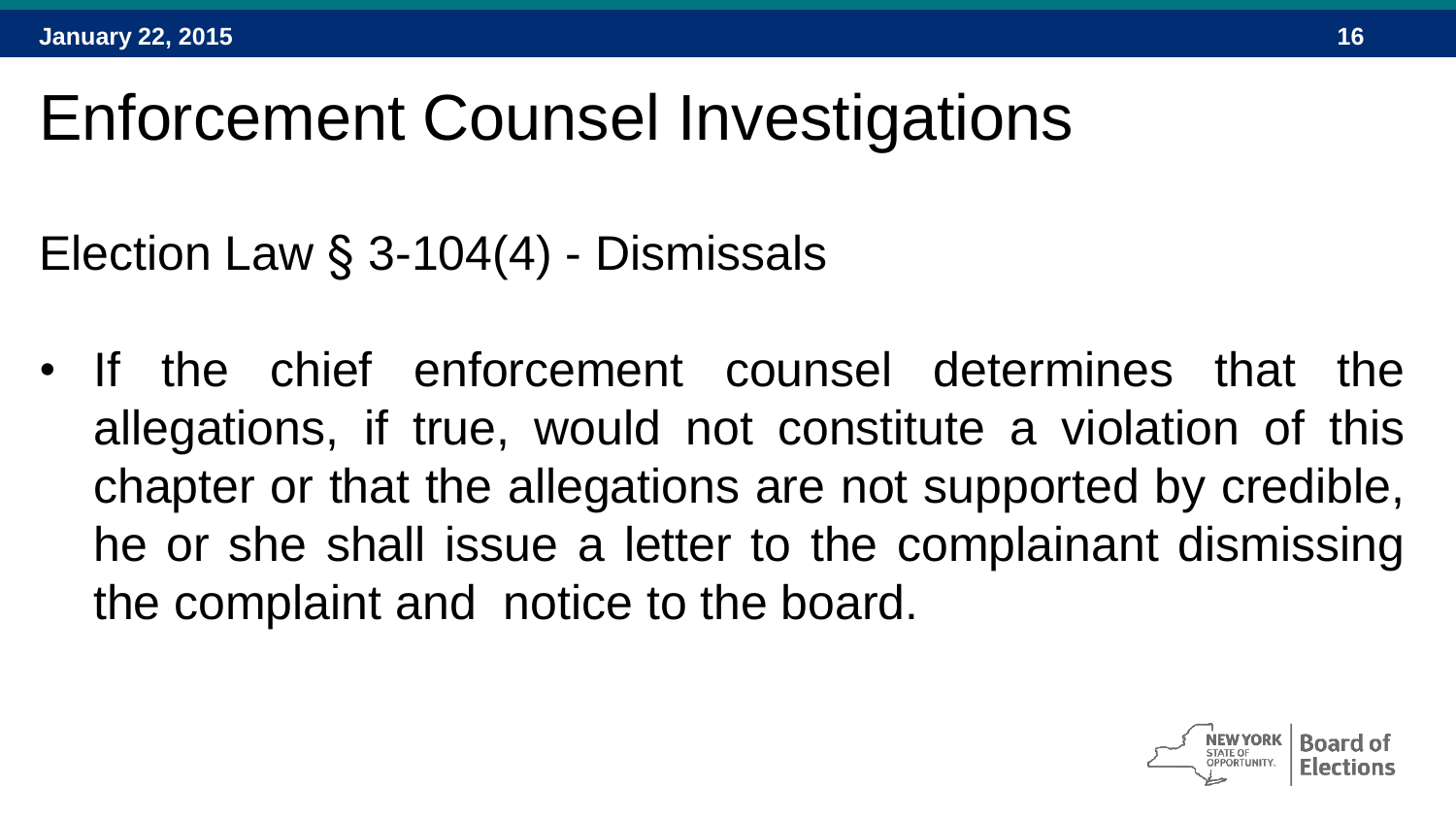Election Law  $\S$  3-104(5)(a) – Civil Matters

• If, an individual has failed to cure statements filed with the State Board when notified by the Compliance Unit, or the chief enforcement counsel determines that substantial reason exists to believe that a person, acting as or on behalf of a candidate or political committee under circumstances evincing an intent to violate such law that does not otherwise warrant criminal prosecution, or has unlawfully violated any provision of this chapter,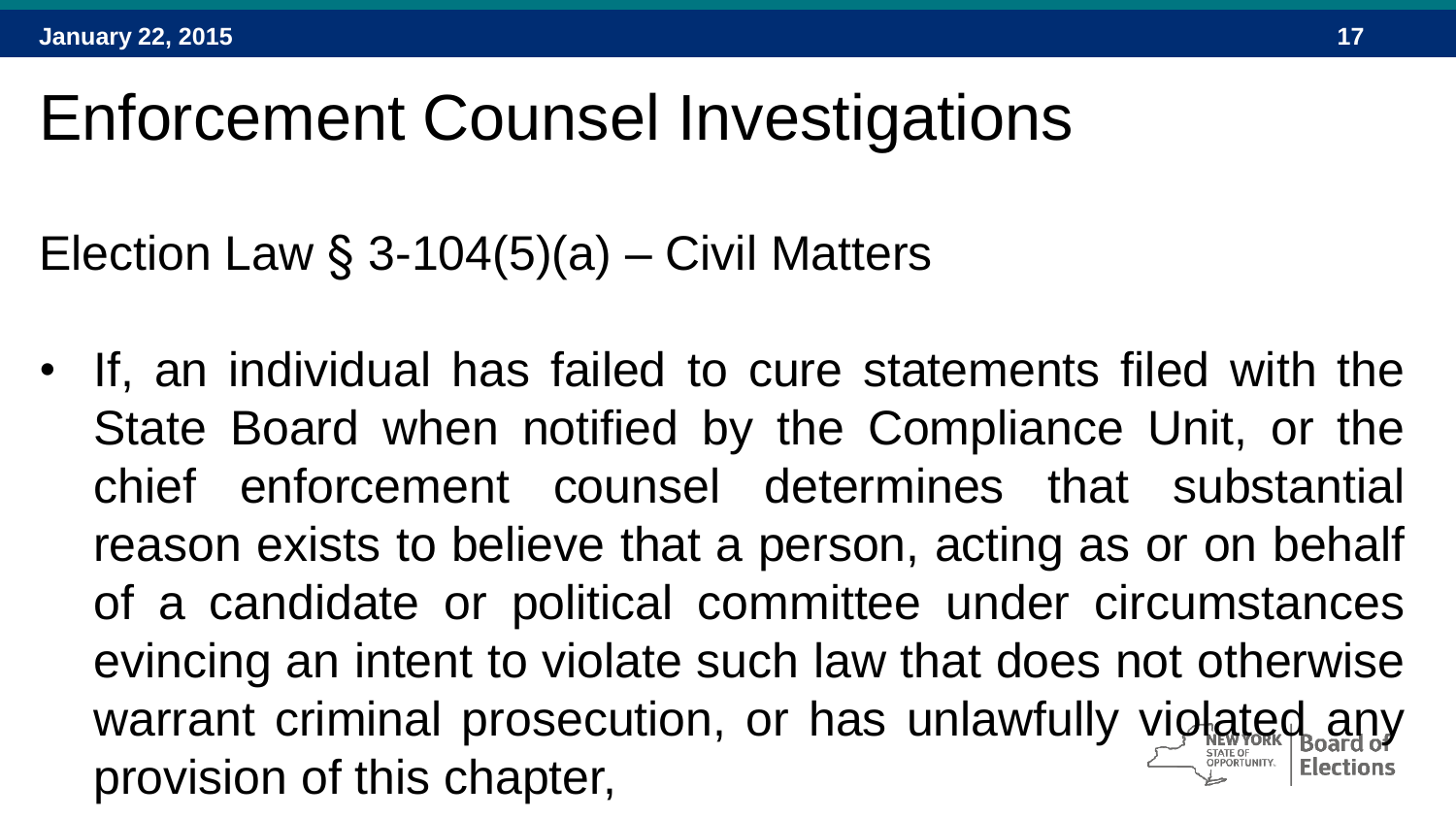Election Law  $\S$  3-104(5)(a) – Civil Matters

• The board shall assign a hearing officer, and the chief enforcement counsel shall provide a written report to the hearing officer detailing the violation and the nature of the offenses and penalties and the suggested manner of proceedings.

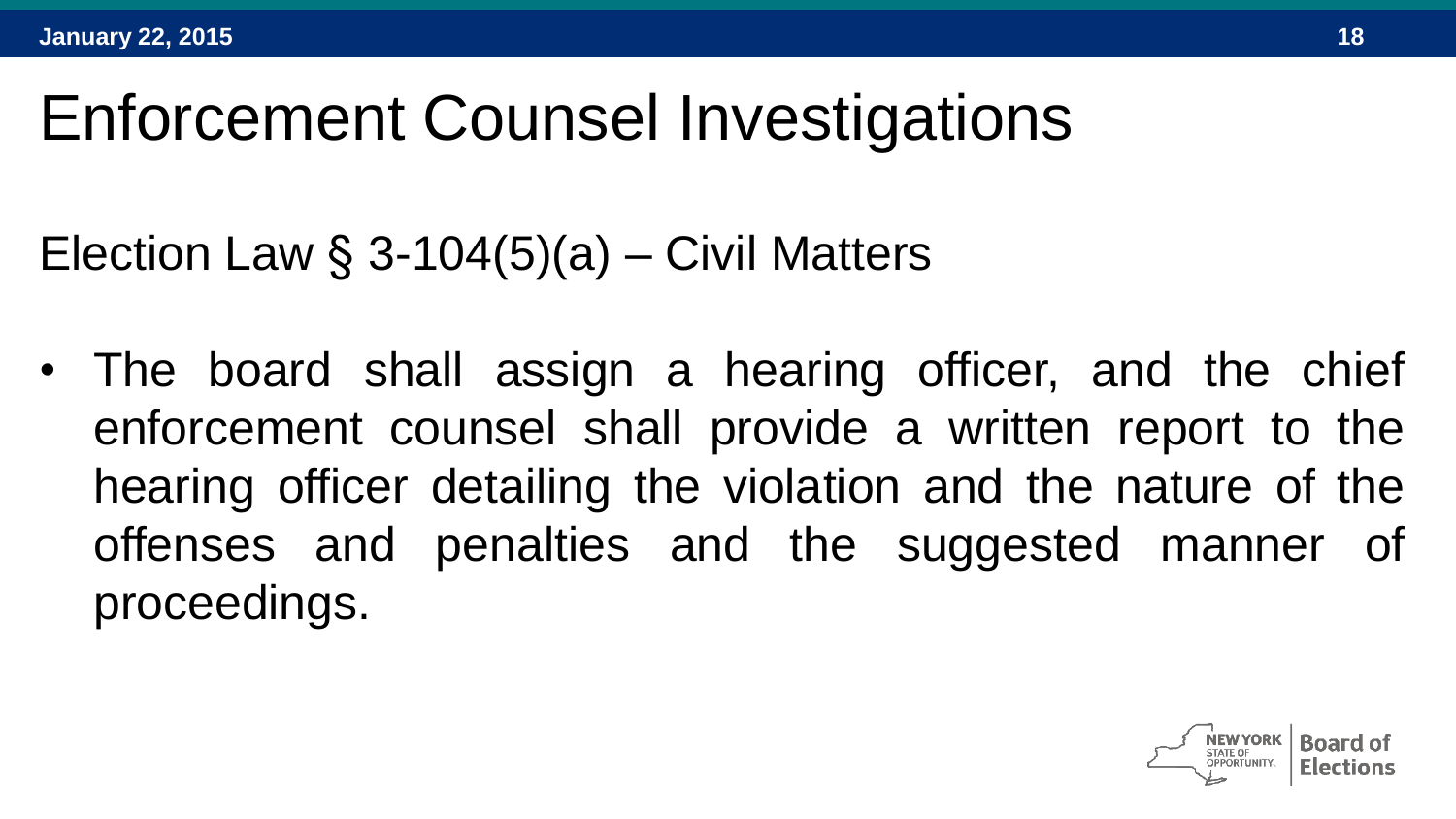Election Law  $\S$  3-104(5)(a) – Civil Matters

- The hearing officer may find the individual(s) guilty of such violation on notice to and with an opportunity for the individual or entity accused of any violations to be heard.
- The chief enforcement counsel may commence a special proceeding or enter into an agreement to settle the matter.

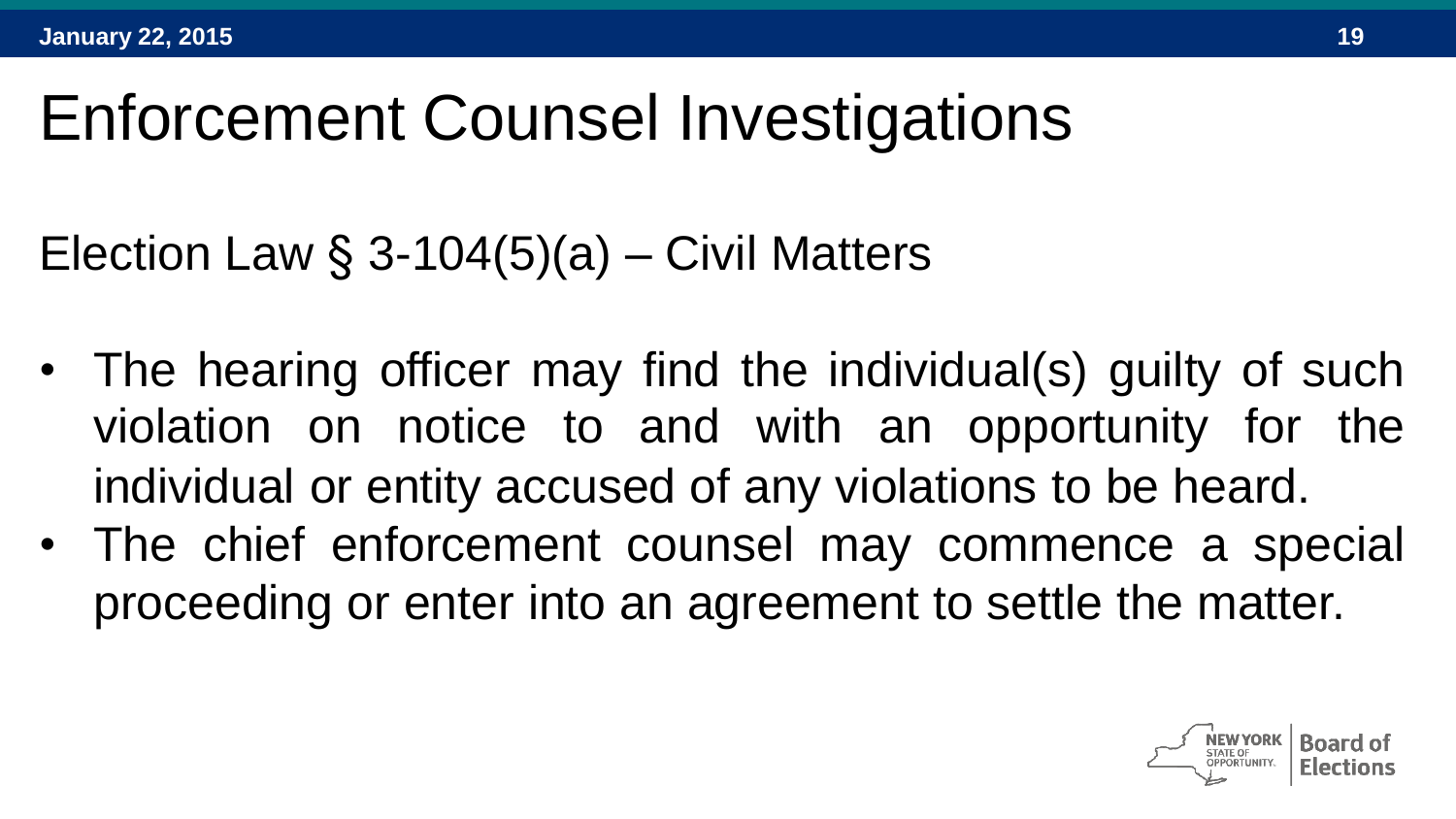Election Law  $\S$  3-104(5)(a) – Civil Matters

- If the hearing officer finds that on balance, the equities favor a dismissal of the complaint, the hearing officer shall dismiss the charges.
- In deciding the equities, the hearing officer shall consider the 3 factors: (1) the seriousness of the violation of article; (2) whether the subject of the complaint has made a good faith effort to correct the violation; and (3) whether the subject of the complaint has a history of similar violations.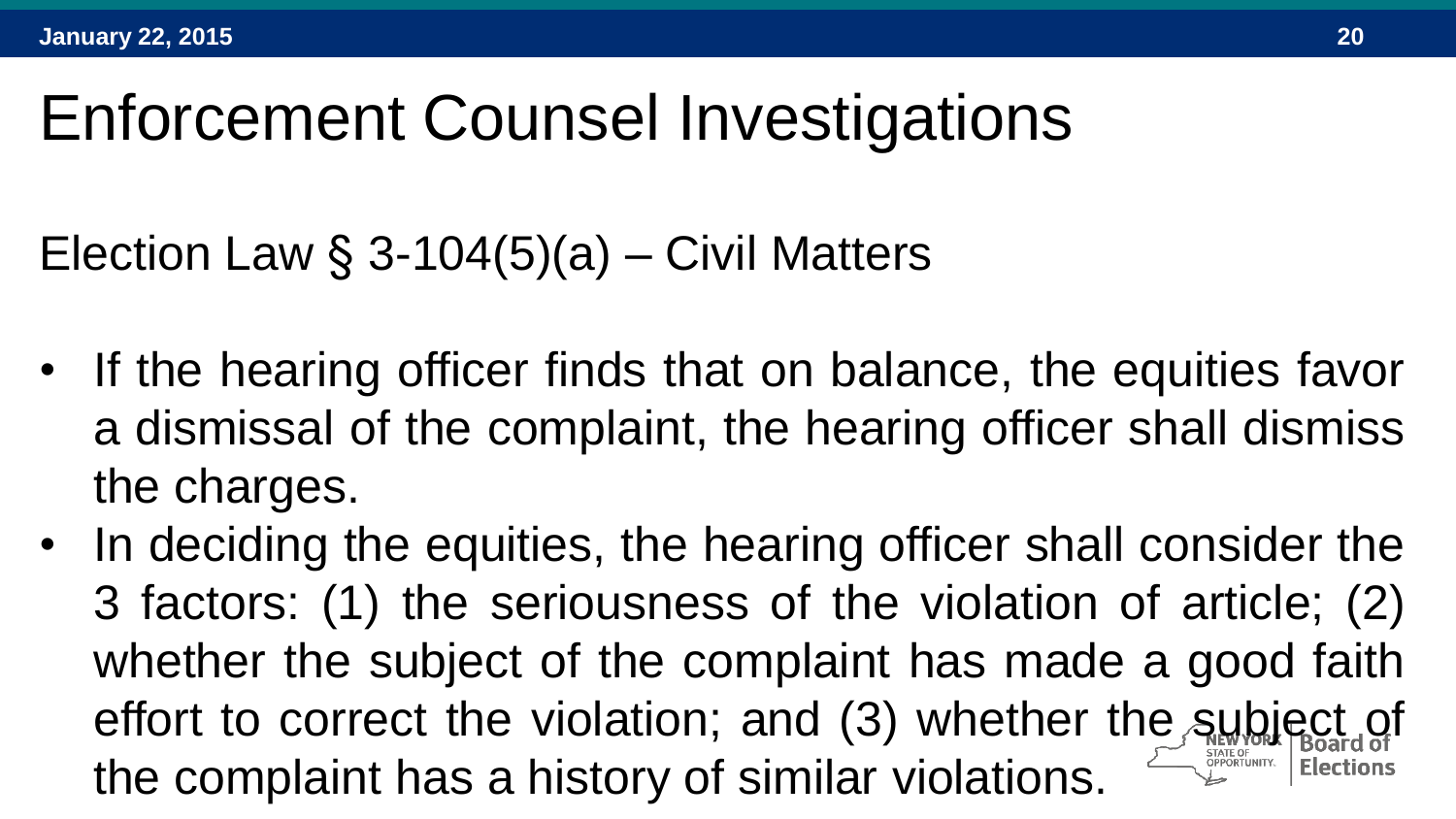Election Law § 3-104(5)(b) – Criminal Referrals

- If the chief enforcement counsel determines that reasonable cause exists to believe a violation warranting criminal prosecution has taken place, the chief enforcement counsel shall present such findings to the board.
- Within thirty days of such submission, the board shall vote on whether to accept or reject such findings.

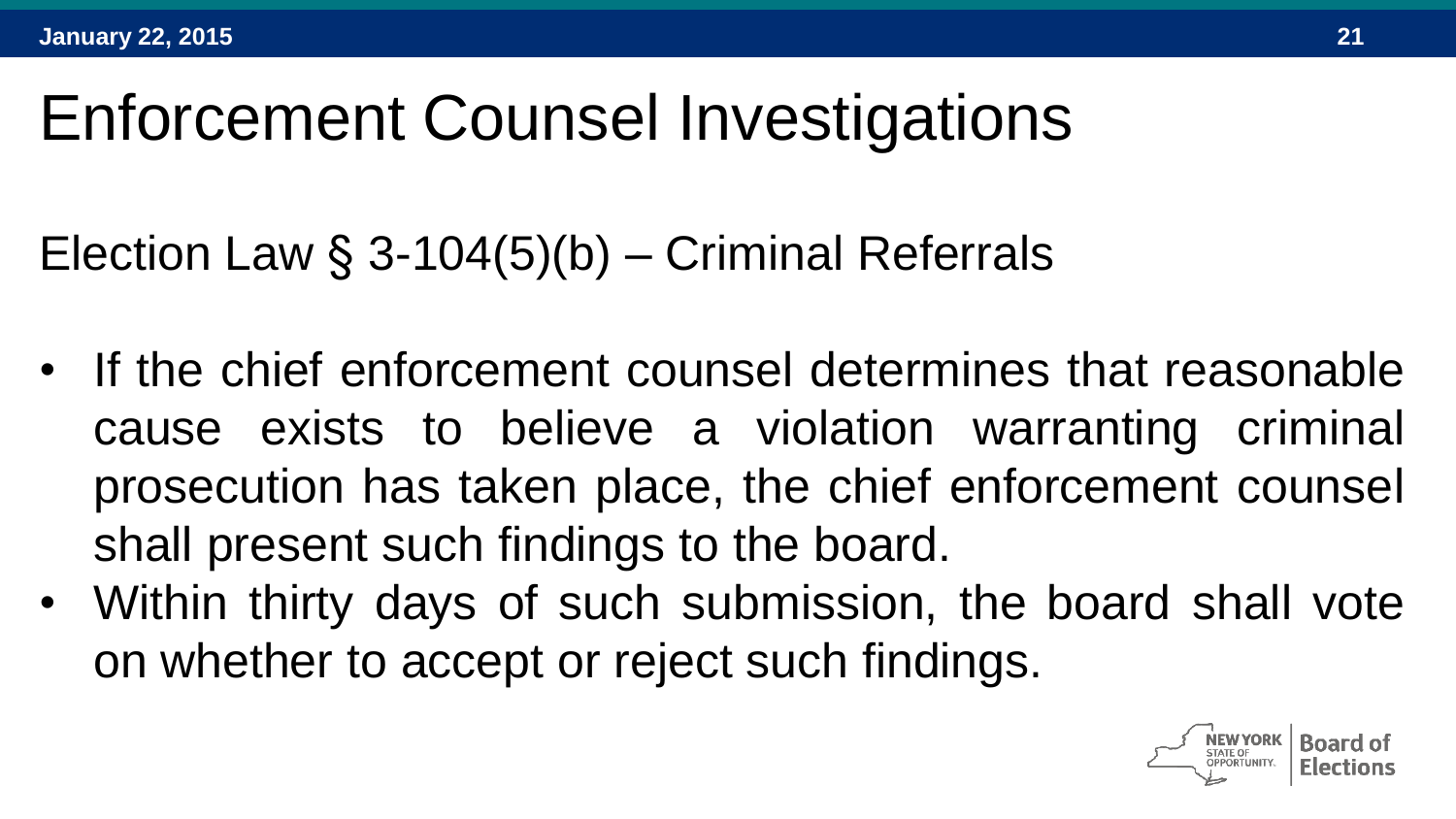Election Law § 3-104(5)(b) – Criminal Referrals

• For purposes of voting on acceptance or rejection of findings by the chief enforcement counsel, the chief enforcement counsel shall be entitled to participate in all matters related to the review of his or her report and shall vote on its acceptance or rejection only when there is a tie.

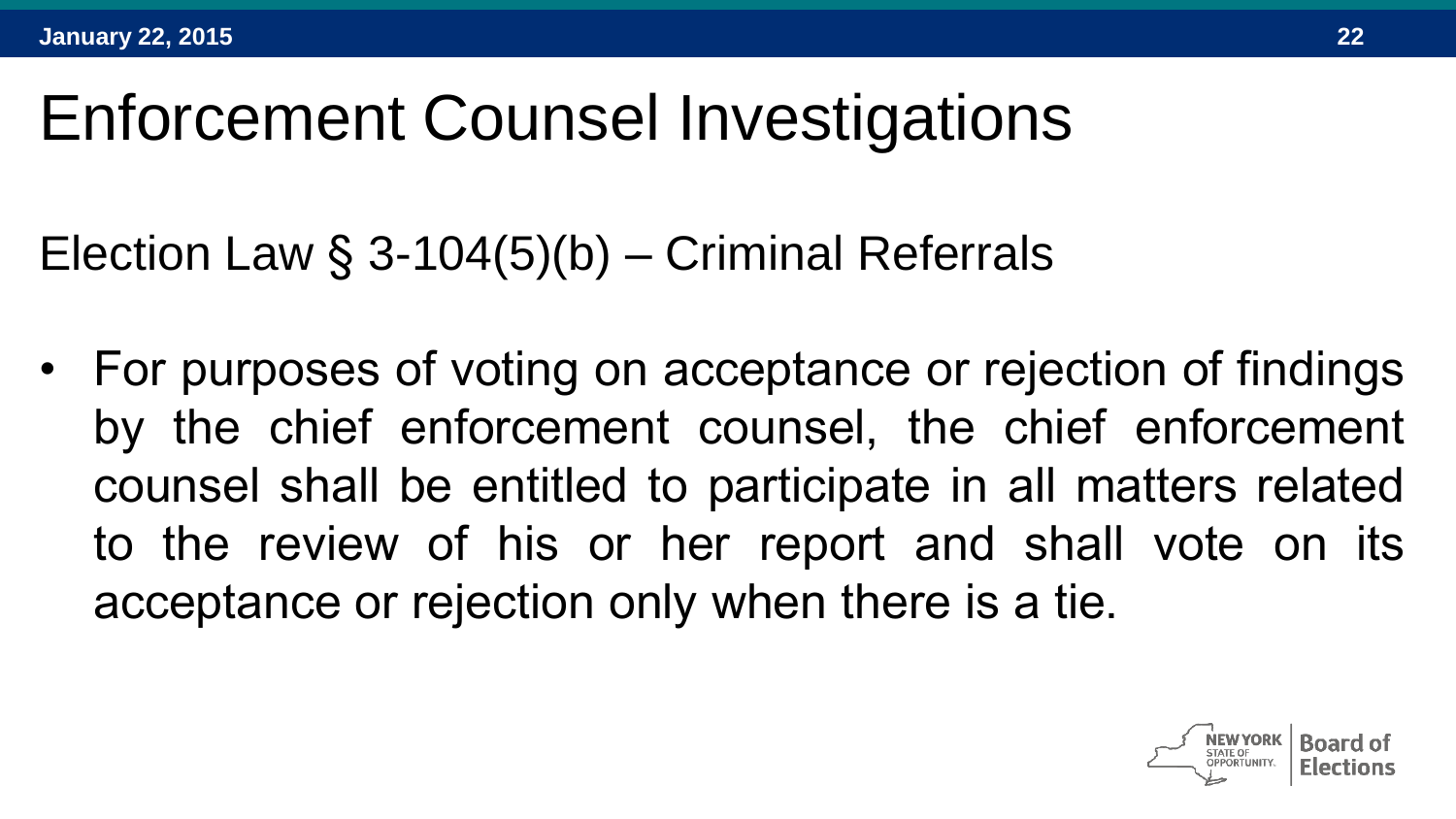Election Law § 3-104(5)(b) – Criminal Referrals

• Should the board fail to vote to either accept or reject the findings within thirty days of submission of such findings, or should the board accept the findings by the chief enforcement counsel that there is reasonable cause to believe that a violation warranting criminal prosecution has taken place, the chief enforcement counsel shall, forthwith,

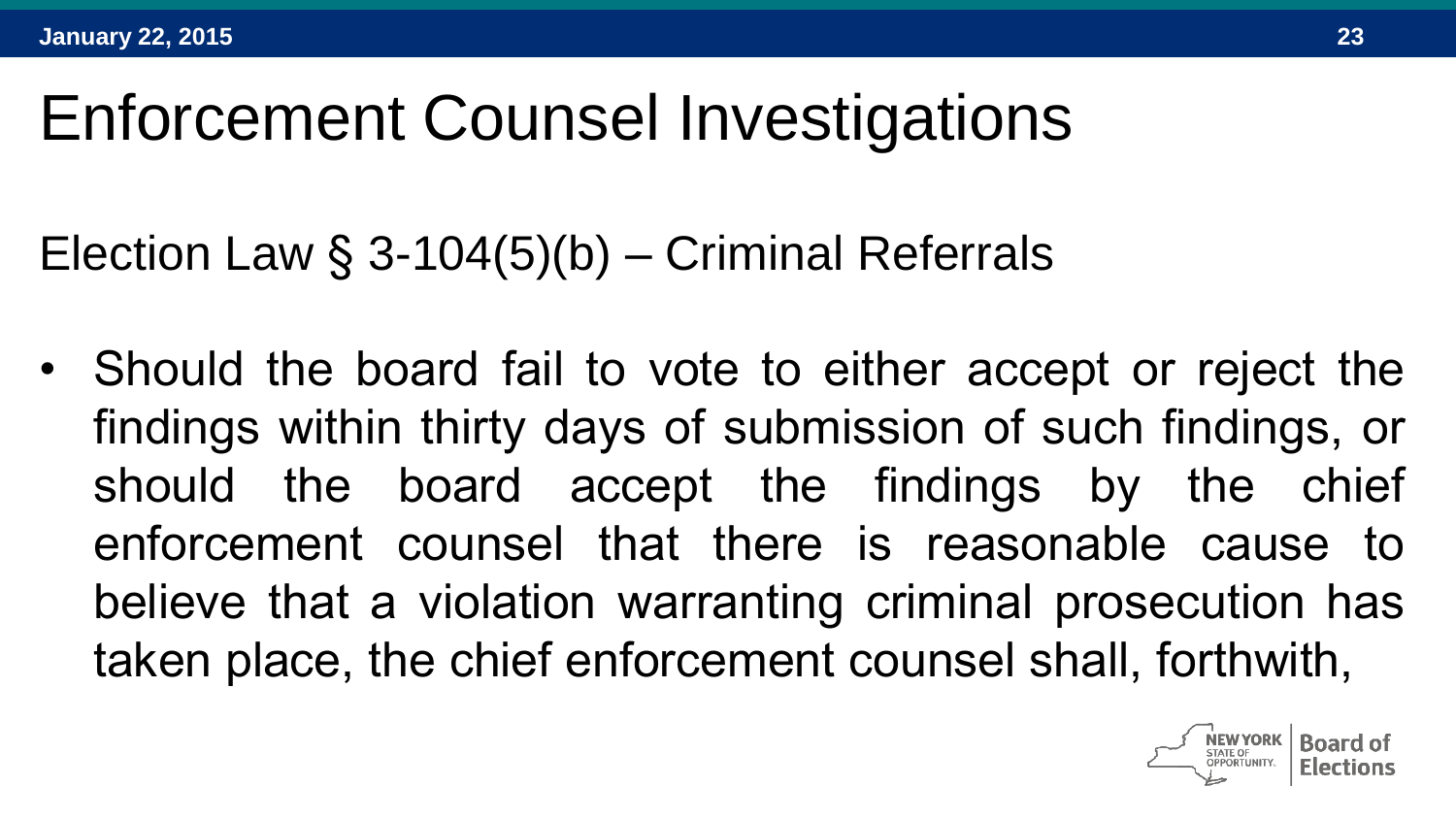Election Law § 3-104(5)(b) – Criminal Referrals

• and in any event no later than seven calendar days of such failure to accept or reject the findings by the board, refer such matter to the attorney general or district attorney with jurisdiction over such matter to commence a criminal action as such term is defined in the criminal procedure law.

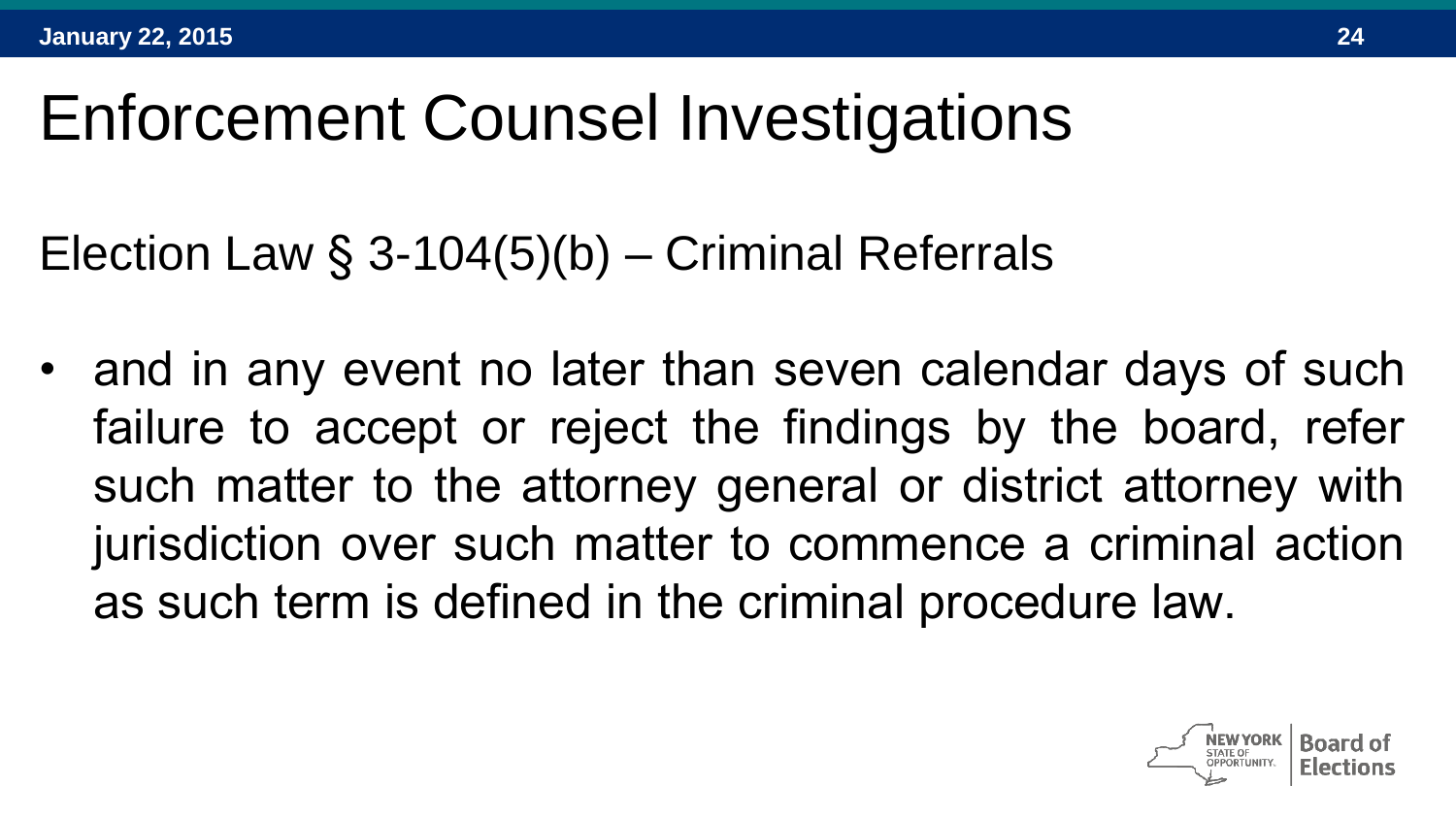# Division of Election Law Enforcement

The Division – Election Law § 3-100(3-a)

The chief enforcement counsel shall have sole authority over personnel decisions within the enforcement division. All hiring decisions made by the chief enforcement counsel shall be made without regard to political affiliation. The chief enforcement counsel shall not hold any other public office, be a party officer during his or her term of office, or otherwise engage in outside employment.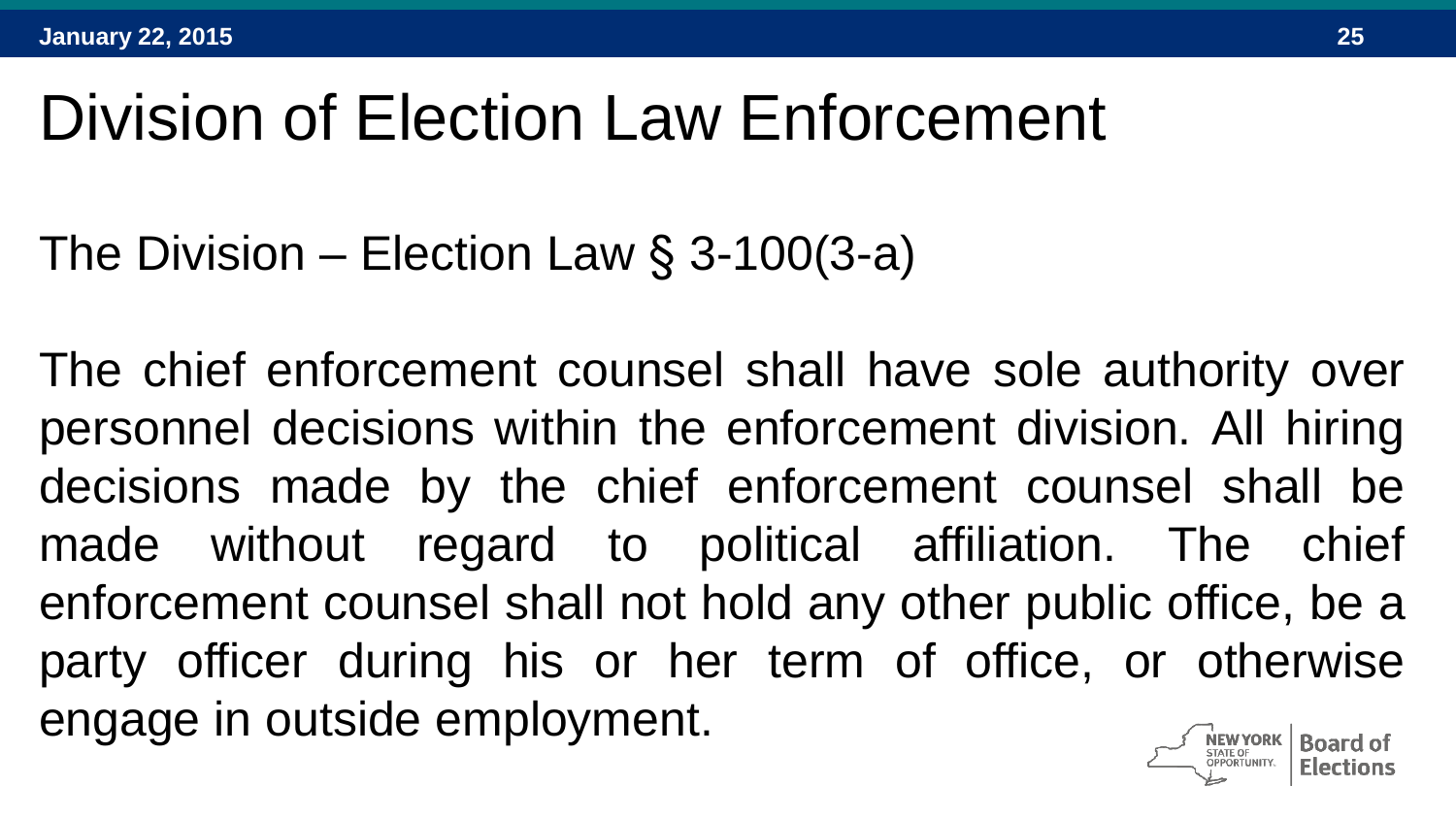# Division of Election Law Enforcement

Attorneys;

Criminal Investigators designated as Special Investigators under the Election Law and Peace Officers under the Criminal Procedure Law;

Investigative Auditors.